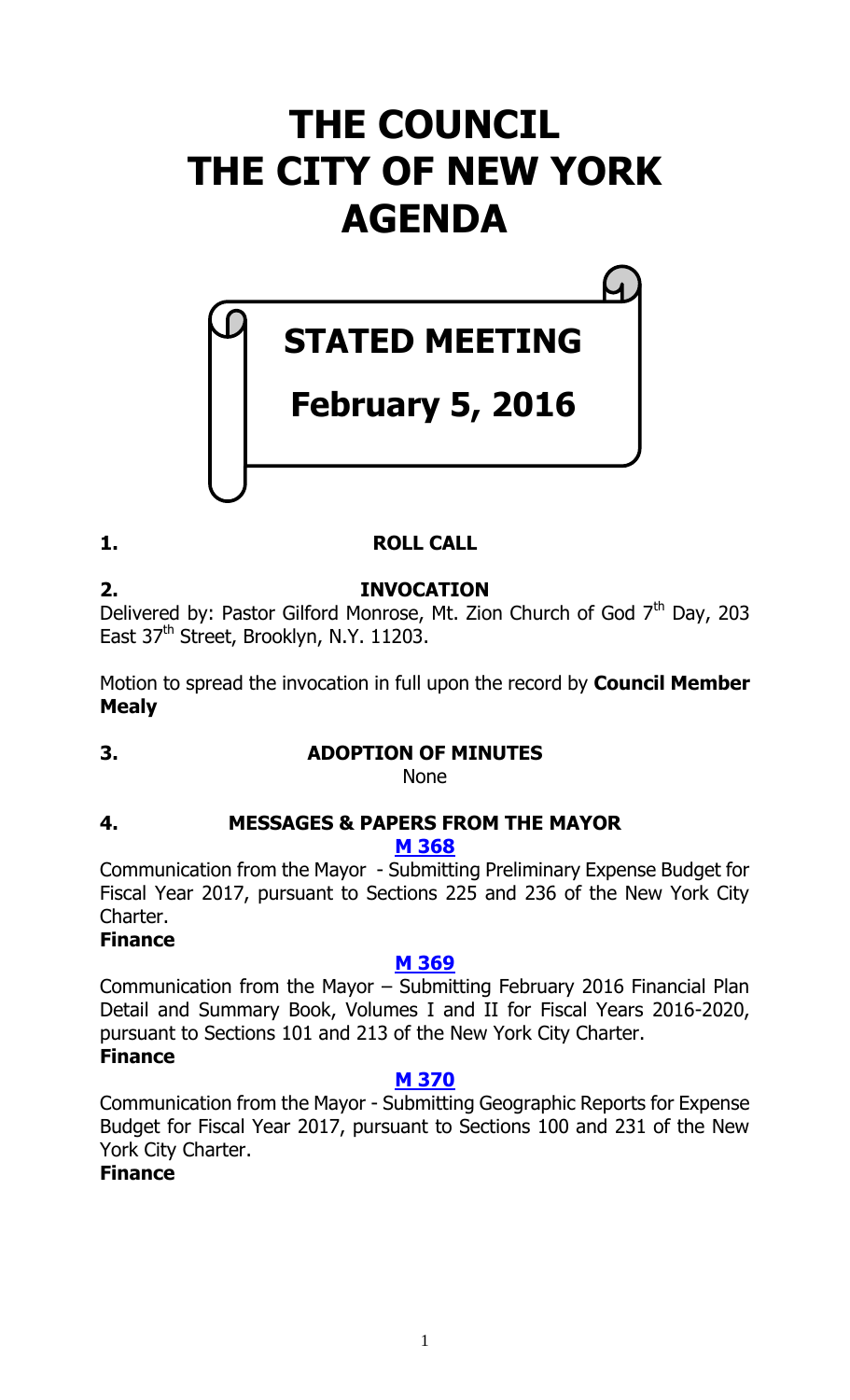#### **M [371](http://legistar.council.nyc.gov/LegislationDetail.aspx?ID=2564432&GUID=9703D996-9EC6-4FED-8387-86F3F717AA61&Options=ID|Text|&Search=)**

Communication from the Mayor - Submitting Departmental Estimates Report, Volumes I, II, III, IV and V, for Fiscal Year 2017, pursuant to Sections 100, 212 and 231 of the New York City Charter.

# **Finance**

#### **M [372](http://legistar.council.nyc.gov/LegislationDetail.aspx?ID=2564433&GUID=2DDAE97A-D9E6-4B5A-8990-6DAEA14836D2&Options=ID|Text|&Search=)**

Communication from the Mayor - Submitting Preliminary Contract Budget Report for Fiscal Year 2017, pursuant to Section 104 of the New York City Charter.

# **Finance**

#### **M [373](http://legistar.council.nyc.gov/LegislationDetail.aspx?ID=2564434&GUID=048D98A6-1024-49C3-BC20-78F62C5F2CC7&Options=ID|Text|&Search=)**

Communication from the Mayor - Submitting the Preliminary Capital Budget, Fiscal Year 2017, pursuant to Section 213 and 236 of the New York City Charter.

#### **Finance**

#### **M [374](http://legistar.council.nyc.gov/LegislationDetail.aspx?ID=2564435&GUID=B4266523-060D-4C8E-B37D-E1321AB20D5F&Options=ID|Text|&Search=)**

Communication from the Mayor - Submitting the Capital Commitment Plan, Fiscal Year 2016, Volumes 1, 2, 3, & 4 and the Capital Commitment Plan, Financial Summary, pursuant to Section 219 of the New York City Charter. **Finance**

#### **M [375](http://legistar.council.nyc.gov/LegislationDetail.aspx?ID=2564436&GUID=4BC6FAB4-9F26-454F-877C-329C0187EE00&Options=ID|Text|&Search=)**

Communication from the Mayor - Submitting Preliminary certificate setting forth the maximum amount of debt and reserves which the City, and the NYC Municipal Water Finance Authority, may soundly incur for capital projects for Fiscal Year 2017 and the ensuing three fiscal years, and the maximum amount of appropriations and expenditures for capital projects which may soundly be made during each fiscal year, pursuant to Section 250 (16) of the NY City Charter.

#### **Received, Ordered, Printed and Filed**

#### **M [376](http://legistar.council.nyc.gov/LegislationDetail.aspx?ID=2564484&GUID=07252664-2A96-42FC-B959-6CB9BA20D69B&Options=ID%7cText%7c&Search=)**

Communication from the Mayor – Submitting Preliminary Mayor's Management Report (PMMR) for Fiscal Year 2016. **Received, Ordered, Printed and Filed** 

#### **5. COMMUNICATION FROM CITY, COUNTY & BOROUGH OFFICES** None

# **6. PETITIONS & COMMUNICATIONS**

None

**M [377](http://legistar.council.nyc.gov/LegislationDetail.aspx?ID=2564437&GUID=1468FA63-C0C6-4348-B283-2177D01827A1&Options=ID|Text|&Search=)**

# **7. LAND USE CALL-UPS**

By Council Member Mendez:

Pursuant to Rule 11.20(b) of the Council and §20-226 or §20-225 of the New York City Administrative Code, the Council resolves that the action of the Department of Consumer Affairs approving an unenclosed sidewalk café located at 210 East 3rd Street, Borough of Manhattan, Community Board 3, Application No. **20165174 TCM** shall be subject to review by the Council.

# **Roll Call**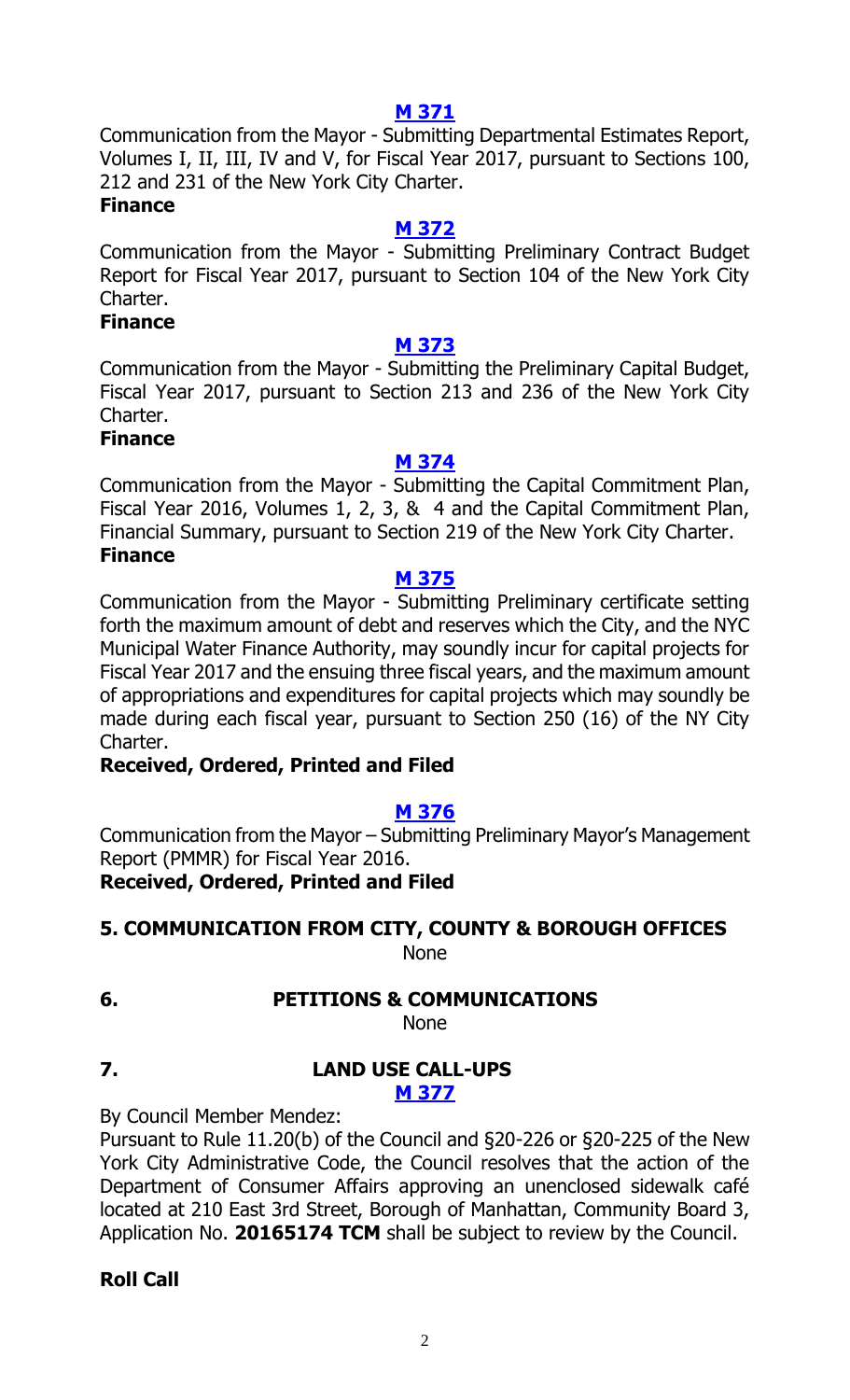## **8. COMMUNICATION FROM THE SPEAKER**

#### **9. DISCUSSION OF GENERAL ORDERS**

**10. REPORT OF SPECIAL COMMITTEES** None

#### **11. REPORTS OF STANDING COMMITTEES Report of the Committee on Finance [Res 956-A](http://legistar.council.nyc.gov/LegislationDetail.aspx?ID=2552263&GUID=6725CE14-3699-4E05-B98F-8F9794A0DB5F&Options=ID%7cText%7c&Search=0956)**

An Amended Resolution concerning authorizing an increase in the annual expenditure for the Fulton Mall Special Assessment District, and the setting of the date, time and place for the hearing of the local law increasing the annual expenditure for such district.

# **Amended and Coupled on GO**

#### **Report of the Committee on Governmental Operations Preconsidered Int [1055](http://legistar.council.nyc.gov/LegislationDetail.aspx?ID=2560150&GUID=1492C6E5-AE93-4EA9-9AEE-C30E113DC3D2&Options=ID|&Search=)**

A Local Law to amend the New York city charter, in relation to compensation of the mayor, public advocate, members of the city council, borough presidents, comptroller and district attorneys.

#### **Coupled on GO**

#### **Preconsidered Int [1069](http://legistar.council.nyc.gov/LegislationDetail.aspx?ID=2560152&GUID=52D3026A-7111-4C0A-B8B6-4215192147E9&Options=ID|&Search=)**

A Local Law to amend the New York city charter, in relation to making the members of the city council full-time officials.

### **Coupled on GO**

#### **Preconsidered Int [1077](http://legistar.council.nyc.gov/LegislationDetail.aspx?ID=2560151&GUID=1C945F0B-5A15-4BC3-A3BC-B4A67DEE1398&Options=ID|&Search=)**

A Local Law to amend the administrative code of the city of New York, in relation to increasing access to disclosure forms of elected officials. **Coupled on GO**

#### **Preconsidered Int [1078](http://legistar.council.nyc.gov/LegislationDetail.aspx?ID=2560159&GUID=B2BFDDE7-946B-468E-915D-28CB513FE828&Options=ID%7c&Search=)**

A Local Law to amend the administrative code of the city of New York, in relation to modifying the timing and deliberation time for the quadrennial advisory commission for the review of compensation levels of elected officials. **Coupled on GO**

#### **Report of the Committee on Land Use [L.U. 320](http://legistar.council.nyc.gov/LegislationDetail.aspx?ID=2543697&GUID=3358F4E2-B1D8-4E0A-A520-4FE2614E1463&Options=ID%7c&Search=) & [Res](http://legistar.council.nyc.gov/LegislationDetail.aspx?ID=2558987&GUID=40FB441B-CE52-4D7B-91A8-687A68413E40&Options=ID|&Search=) 986**

Application No. **20165210 TCM** pursuant to Section 20-226 of the Administrative Code of the City of New York, concerning the petition of Becaf, LLC, d/b/a Poco NYC for a revocable consent to establish, maintain and operate an unenclosed sidewalk café located at 33 Avenue B, Borough of Manhattan, Community Board 3, Council District 2. This application is subject to review and action by the Land Use Committee only if called-up by vote of the Council pursuant to Rule 11.20b of the Council and Section 20-226 of the New York City Administrative Code.

#### **Coupled to be Filed Pursuant to Letter of Withdrawal**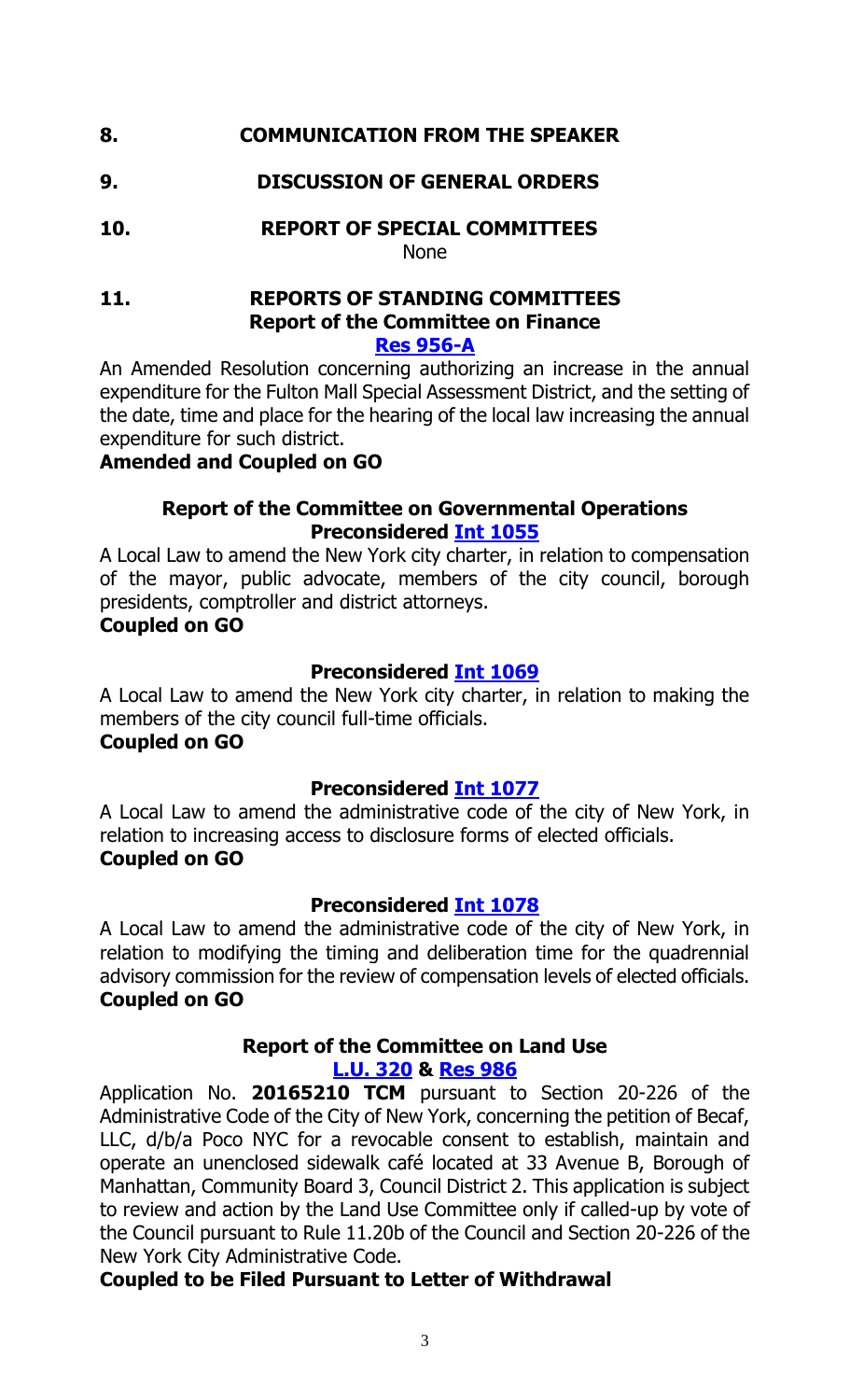#### **[L.U. 327](http://legistar.council.nyc.gov/LegislationDetail.aspx?ID=2552267&GUID=64A18E15-6EB9-4683-B33C-C64FEE55DC05&Options=ID|&Search=) & [Res](http://legistar.council.nyc.gov/LegislationDetail.aspx?ID=2558991&GUID=1DB69B2E-38EA-4C76-AEA0-9B9026AA832F&Options=ID|&Search=) 987**

Application No. **C 150384 ZSM** submitted by 321 New Canal, LLC pursuant to Sections 197-c and 201 of the New York City Charter for the grant of a special permit pursuant to Section 74-711 of the Zoning Resolution to modify the use regulations to allow residential and retail uses in an existing building on property located at 321 Canal Street (Block 230, Lot 5) Borough of Manhattan, Community Board 2, Council District 1.

#### **Coupled on GO**

#### **[L.U. 328](http://legistar.council.nyc.gov/LegislationDetail.aspx?ID=2552268&GUID=27E00575-404B-4A53-939B-FE13D45C0E7E&Options=ID|&Search=) & [Res](http://legistar.council.nyc.gov/LegislationDetail.aspx?ID=2558993&GUID=9C1B17BA-903F-40FA-AE0E-756F65303180&Options=ID|&Search=) 988**

Application No. **C 150385 ZSM** submitted by 323 Equities, LLC pursuant to Sections 197-c and 201 of the New York City Charter for the grant of a special permit pursuant to Section 74-711 of the Zoning Resolution to modify the use regulations to allow residential and retail uses in an existing building on property located at 323 Canal Street (Block 230, Lot 6) Borough of Manhattan, Community Board 2, Council District 1.

#### **Coupled on GO**

#### **[L.U. 329](http://legistar.council.nyc.gov/LegislationDetail.aspx?ID=2552269&GUID=C190F9F4-5DDB-497D-94B4-C69CFB5CE9E7&Options=ID|&Search=) & [Res](http://legistar.council.nyc.gov/LegislationDetail.aspx?ID=2558997&GUID=AFB44E0C-64D7-4161-B76A-060CD7DA6C41&Options=ID|&Search=) 989**

Application No. **N 150416 ZRM** submitted by 150 Wooster LLC pursuant to Section 201 of the New York City Charter, for an amendment of the Zoning Resolution of the City of New York, modifying Section 74-712, concerning the special permit for developments in an historic district within M1-5A and M1-5B districts, Borough of Manhattan, Community Board 2, Council District 1. **Coupled on GO**

#### **[L.U. 330](http://legistar.council.nyc.gov/LegislationDetail.aspx?ID=2552270&GUID=1335AD64-6185-44FA-BC52-137D5088255C&Options=ID|&Search=) & [Res](http://legistar.council.nyc.gov/LegislationDetail.aspx?ID=2558999&GUID=F6D19F0B-363A-40AC-A7AD-A2F7338DEF40&Options=ID|&Search=) 990**

Application No. **C 150417 ZSM** submitted by 150 Wooster LLC pursuant to Sections 197-c and 201 of the New York City Charter for the grant of a special permit pursuant to Section 74-712(a) of the Zoning Resolution to modify the use regulations to allow residential and retail uses in a proposed 8-story building on property located at 150 Wooster Street (Block 514, Lots 7 and 9) Borough of Manhattan, Community Board 2, Council District 1. **Coupled on GO**

#### **[L.U. 331](http://legistar.council.nyc.gov/LegislationDetail.aspx?ID=2552271&GUID=183A0639-BBDE-4BCE-B98C-FEA4D098D1F1&Options=ID|&Search=) & [Res](http://legistar.council.nyc.gov/LegislationDetail.aspx?ID=2559002&GUID=E2977D5A-33D5-4861-BE9A-343C51693899&Options=ID%7c&Search=) 991**

Application No. **C 150418 ZSM** submitted by 150 Wooster LLC pursuant to Sections 197-c and 201 of the New York City Charter for the grant of a special permit pursuant to Section 74-712(b) of the Zoning Resolution to modify height, setback, and permitted obstructions regulations for a proposed 8-story building on property located at 150 Wooster Street (Block 514, Lots 7 and 9) Borough of Manhattan, Community Board 2, Council District 1.

#### **Coupled on GO**

# **Report of the Committee on Parks and Recreation**

#### **[Int 856-A](http://legistar.council.nyc.gov/LegislationDetail.aspx?ID=2386610&GUID=095CE1C9-1DCC-4E54-983C-112E234D27BC&Options=ID%7c&Search=0856)**

An Amended Local Law to amend the administrative code of the city of New York, in relation to parks department recreation center fees for seniors, youths, veterans and persons with disabilities.

#### **Amended and Coupled on GO**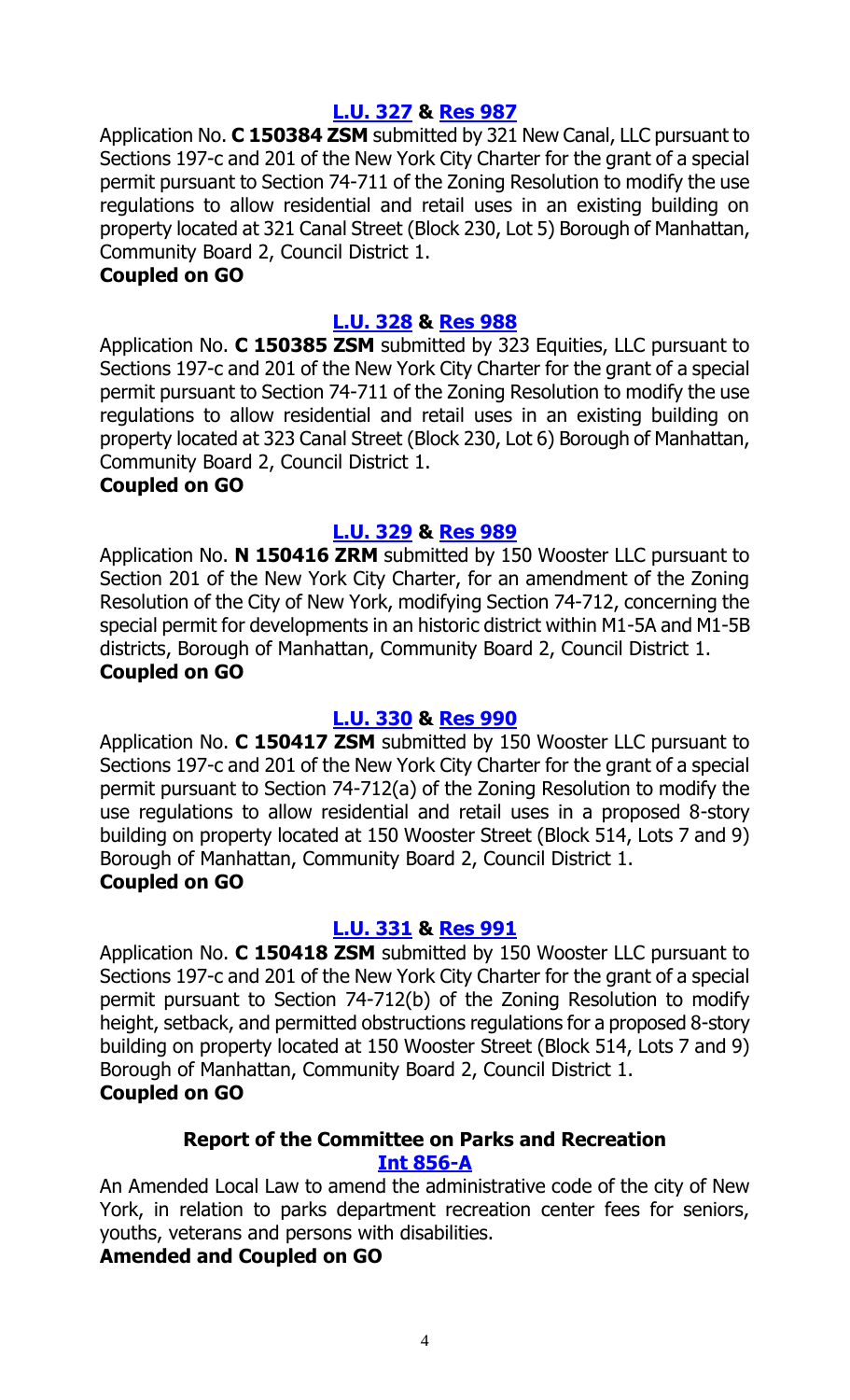A Local Law in relation to the naming of 42 thoroughfares and public places, Tanaya R. Copeland Avenue, Borough of Brooklyn, Loretta Ruddock Smith Way, Borough of the Bronx, Demetris Kastanas Way, Borough of Queens, Rev. Clarence Norman Sr. Way, Borough of Brooklyn, Dr. Derrick E. Griffith Way, Borough of Brooklyn, Carey Gabay Way, Borough of Brooklyn, Diversity Plaza, Borough of Queens, Edward F. Guida Sr. Way, Borough of Queens, Patrice T.C. Capo Memorial Way, Borough of Brooklyn, Ragamuffin Way, Borough of Brooklyn, Hip Hop Boulevard, Borough of the Bronx, Rev. William E. Thompson Way, Borough of the Bronx, Robert "PH" Diaz Way, Borough of Brooklyn, Sgt. Bobby Mendez Way, Borough of Brooklyn, Rev. Dr. Jasper Simmons Place, Borough of Manhattan, Norman Rockwell Place, Borough of Manhattan, Captain James McDonnell Way, Borough of the Bronx, Ms. Aida Perez-Loiza Aldea Lane, Borough of Manhattan, SGT. Donald B. Geisler Way, Borough of Staten Island, Joseph DeNicola Lane, Borough of Staten Island, FDNY Capt. John R. Graziano Way, Borough of Staten Island, Anthony Manifold Way, WWII Hero, MIA, Borough of Staten Island, Connor and Breandon Moore Way, Borough of Staten Island, Police Officer Kenneth Anthony Nugent Way, Borough of Queens, John Watusi Branch Way, Borough of Queens, Kips Bay Blvd., Borough of the Bronx, Detective Randolph Holder Way, Borough of Queens, Freddy Beras-Goico Way, Borough of Manhattan, Sidney Offerman Way, Borough of Manhattan, School Security Agent Sandra P. Cranford Way, Borough of Staten Island, Roberta (Bobbie) Jacobowitz Way, Borough of Staten Island, Robert S. Farrell and Donald H. Farrell Way, Borough of Staten Island, Rev. Abner Bernard Duncan Way, Borough of the Bronx, Police Officer Kevin Joseph Gillespie Way, Borough of the Bronx, John C. Flynn Way, Borough of the Bronx, Charles Lucania Memorial Way, Borough of Queens, Vincent Cangelosi Memorial Way, Borough of Queens, Alfred J. Vigilante Way, Borough of Brooklyn, Qadri's Way, Borough of Queens, Anthony Mason Way, Borough of Queens, 1783 Evacuation Day Plaza, Borough of Manhattan, Εθνικός Κήρυξ - National Herald Way, Borough of Queens and the repeal of sections 2 and 22 of local law number 76 for the year 2015 and the repeal of section 34 of local law number 15 for the year 2015. **Coupled on GO**

#### **Report of the Committee on Rules, Privileges and Elections Preconsidered [Res](http://legistar.council.nyc.gov/LegislationDetail.aspx?ID=2560838&GUID=CC7D4639-59EF-4AEF-A013-CA2F9DF7F87E&Options=ID|&Search=) 971**

Resolution to amend chapter II of the rules of the council in relation to outside earned income of members.

#### **Coupled on GO**

# **Preconsidered [Res](http://legistar.council.nyc.gov/LegislationDetail.aspx?ID=2560302&GUID=5D3FB44B-9371-41B3-B1B3-62671966AD79&Options=ID|&Search=) 980**

Resolution to amend rules 2.40 and 7.160 of the rules of the council in relation to allowances, and modifying allowances for officers of the council. **Coupled on GO**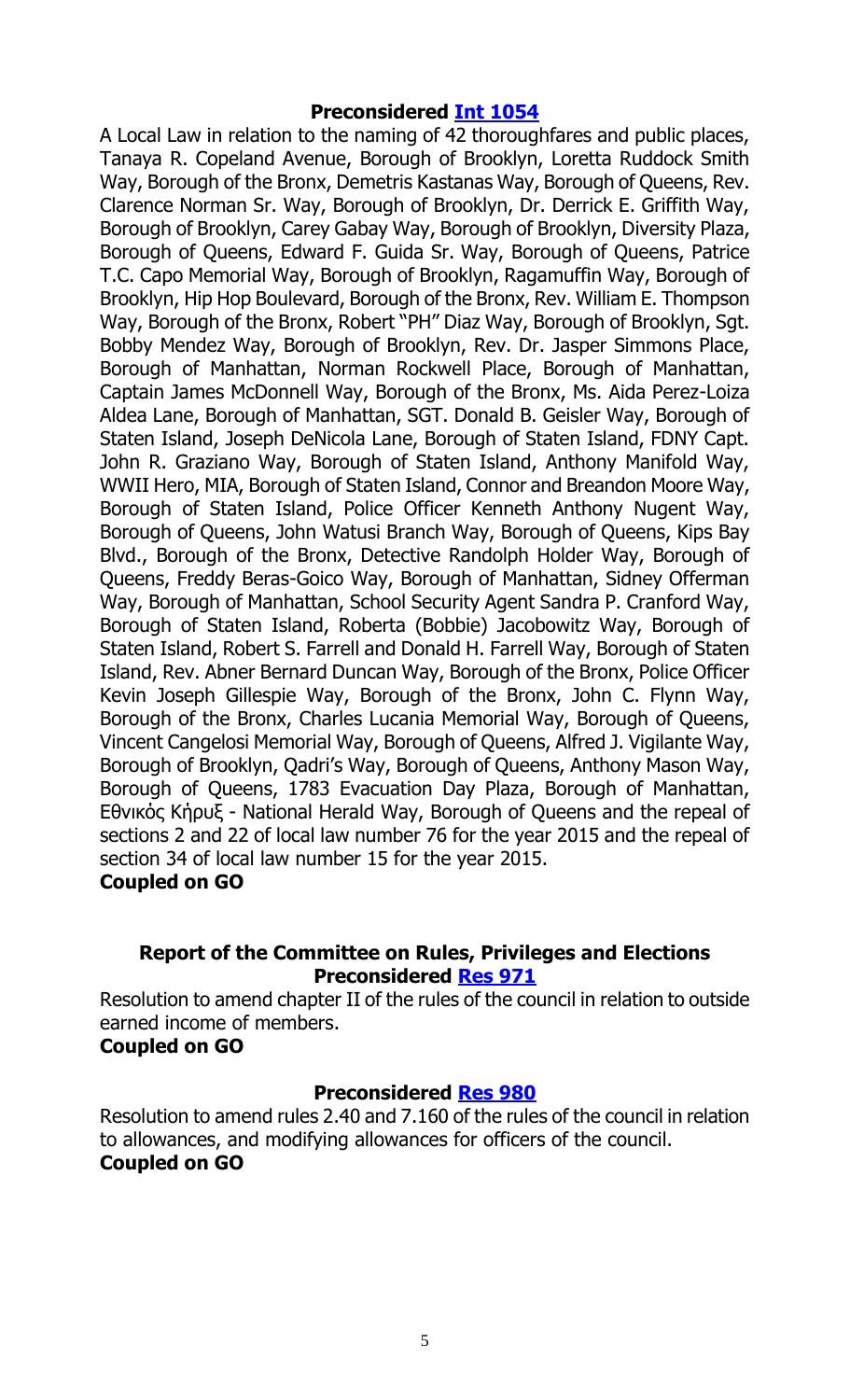#### **[M 363](http://legistar.council.nyc.gov/LegislationDetail.aspx?ID=2552259&GUID=A4351131-05C9-43B4-9F2C-E2AA728438C8&Options=ID|&Search=)**

Report of the Committee on Rules, Privileges and Elections approving the appointment by the Mayor of

#### **Shin-pei Tsay**

#### As a member of the New York City Art Commission

The Committee on Rules, Privileges and Elections, which was referred to on January 19, 2016, respectfully reports:

Pursuant to §§ 31 and 851 of the *New York City Charter*, the Committee on Rules, Privileges and Elections, hereby approves the appointment by the Mayor of Shin-pei Tsay as a member of the New York City Art Commission to serve for the remainder of a three-year term that expires on December 31, 2018.

#### **Res [992](http://legistar.council.nyc.gov/LegislationDetail.aspx?ID=2562822&GUID=FEC63E75-EA45-4144-AAF9-7481311460AC&Options=ID|&Search=)**

#### **RESOLUTION APPROVING THE APPOINTMENT BY THE MAYOR OF SHIN-PEI-TSAY, AS A MEMBER OF THE NEW YORK CITY ART COMMISSION**

By Council Member Lander:

RESOLVED, that pursuant to §§ 31 and 851 of the New York City Charter, the Council does hereby approve the appointment by the Mayor of Shin-Pei Tsay as a member of the New York City Art Commission for the remainder of a three-year term that expires on December 31, 2018.

#### **COUPLED ON GO**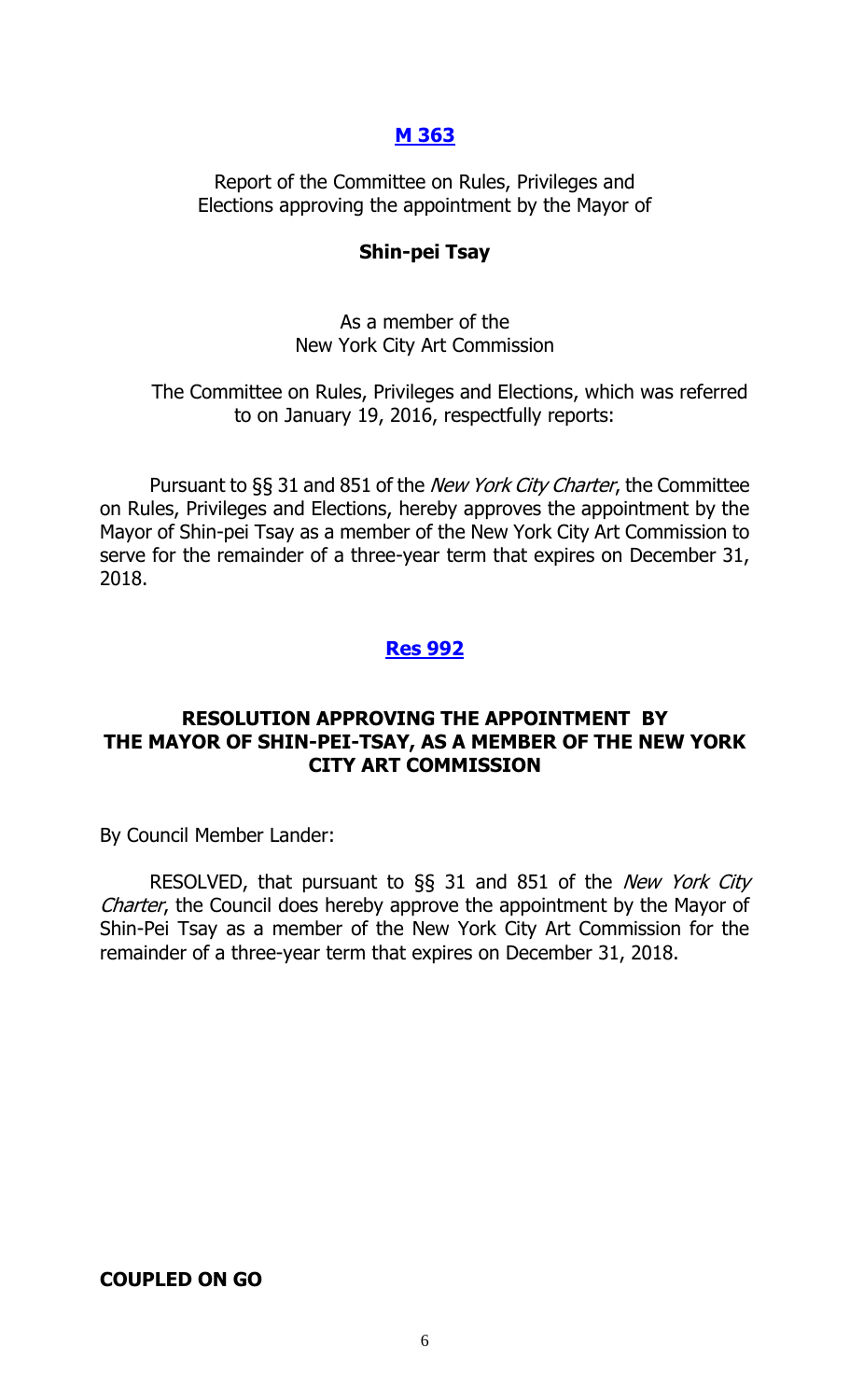# **12. GENERAL ORDER CALENDAR**

Commissioner of Deeds **Coupled on GO**

# **COUPLED ON GENERAL ORDER CALENDAR**

**Finance**

**[Res 956-A](http://legistar.council.nyc.gov/LegislationDetail.aspx?ID=2552263&GUID=6725CE14-3699-4E05-B98F-8F9794A0DB5F&Options=ID%7cText%7c&Search=0956)** - Fulton Mall Special Assessment District. **A and GO**

# **Governmental Operations**

**Preconsidered Int [1055](http://legistar.council.nyc.gov/LegislationDetail.aspx?ID=2560150&GUID=1492C6E5-AE93-4EA9-9AEE-C30E113DC3D2&Options=ID|&Search=) -** Compensation of the mayor, public advocate, members of the city council, borough presidents, comptroller and district attorneys.

#### **GO**

**Preconsidered Int [1069](http://legistar.council.nyc.gov/LegislationDetail.aspx?ID=2560152&GUID=52D3026A-7111-4C0A-B8B6-4215192147E9&Options=ID|&Search=) -** Making the members of the city council full-time officials.

**GO**

**Preconsidered Int [1077](http://legistar.council.nyc.gov/LegislationDetail.aspx?ID=2560151&GUID=1C945F0B-5A15-4BC3-A3BC-B4A67DEE1398&Options=ID|&Search=)** - Increasing access to disclosure forms of elected officials.

**GO**

**Preconsidered Int [1078](http://legistar.council.nyc.gov/LegislationDetail.aspx?ID=2560159&GUID=B2BFDDE7-946B-468E-915D-28CB513FE828&Options=ID%7c&Search=)** - Modifying the timing and deliberation time for the quadrennial advisory commission for the review of compensation levels of elected officials.

**GO**

# **Land Use**

**[L.U. 320](http://legistar.council.nyc.gov/LegislationDetail.aspx?ID=2543697&GUID=3358F4E2-B1D8-4E0A-A520-4FE2614E1463&Options=ID%7c&Search=) & [Res 986](http://legistar.council.nyc.gov/LegislationDetail.aspx?ID=2558987&GUID=40FB441B-CE52-4D7B-91A8-687A68413E40&Options=ID|&Search=) -** App. **20165210 TCM,** Becaf, LLC, d/b/a Poco NYC, sidewalk café, Manhattan, Community Board 3, Council District 2.

#### **Filed**

**[L.U. 327](http://legistar.council.nyc.gov/LegislationDetail.aspx?ID=2552267&GUID=64A18E15-6EB9-4683-B33C-C64FEE55DC05&Options=ID|&Search=) & [Res 987](http://legistar.council.nyc.gov/LegislationDetail.aspx?ID=2558991&GUID=1DB69B2E-38EA-4C76-AEA0-9B9026AA832F&Options=ID|&Search=) -** App. **C 150384 ZSM,** Zoning Resolution, Manhattan, Community Board 2, Council District 1.

#### **GO**

**[L.U. 328](http://legistar.council.nyc.gov/LegislationDetail.aspx?ID=2552268&GUID=27E00575-404B-4A53-939B-FE13D45C0E7E&Options=ID|&Search=) & [Res](http://legistar.council.nyc.gov/LegislationDetail.aspx?ID=2558993&GUID=9C1B17BA-903F-40FA-AE0E-756F65303180&Options=ID|&Search=) 988 -** App. **C 150385 ZSM,** Zoning Resolution, Manhattan, Community Board 2, Council District 1.

**GO**

**[L.U. 329](http://legistar.council.nyc.gov/LegislationDetail.aspx?ID=2552269&GUID=C190F9F4-5DDB-497D-94B4-C69CFB5CE9E7&Options=ID|&Search=) & [Res](http://legistar.council.nyc.gov/LegislationDetail.aspx?ID=2558997&GUID=AFB44E0C-64D7-4161-B76A-060CD7DA6C41&Options=ID|&Search=) 989 -** App. **N 150416 ZRM,** Zoning Resolution, Manhattan, Community Board 2, Council District 1.

**GO**

**[L.U. 330](http://legistar.council.nyc.gov/LegislationDetail.aspx?ID=2552270&GUID=1335AD64-6185-44FA-BC52-137D5088255C&Options=ID|&Search=) & [Res](http://legistar.council.nyc.gov/LegislationDetail.aspx?ID=2558999&GUID=F6D19F0B-363A-40AC-A7AD-A2F7338DEF40&Options=ID|&Search=) 990 -** App. **C 150417 ZSM,** Zoning Resolution, Manhattan, Community Board 2, Council District 1.

**GO**

**[L.U. 331](http://legistar.council.nyc.gov/LegislationDetail.aspx?ID=2552271&GUID=183A0639-BBDE-4BCE-B98C-FEA4D098D1F1&Options=ID|&Search=) & [Res](http://legistar.council.nyc.gov/LegislationDetail.aspx?ID=2559002&GUID=E2977D5A-33D5-4861-BE9A-343C51693899&Options=ID%7c&Search=) 991 -** App. **C 150418 ZSM,** Zoning Resolution, Manhattan, Community Board 2, Council District 1.

**GO**

# **Parks and Recreation**

**[Int 856-A](http://legistar.council.nyc.gov/LegislationDetail.aspx?ID=2386610&GUID=095CE1C9-1DCC-4E54-983C-112E234D27BC&Options=ID%7c&Search=0856)** - Recreation center fees for seniors, youths, veterans and persons with disabilities.

# **A and GO**

**Preconsidered Int [1054](http://legistar.council.nyc.gov/LegislationDetail.aspx?ID=2561110&GUID=1CC37881-D606-4F6B-9A7B-479AEB86D71F&Options=ID|&Search=)** - Naming of 42 thoroughfares and public places.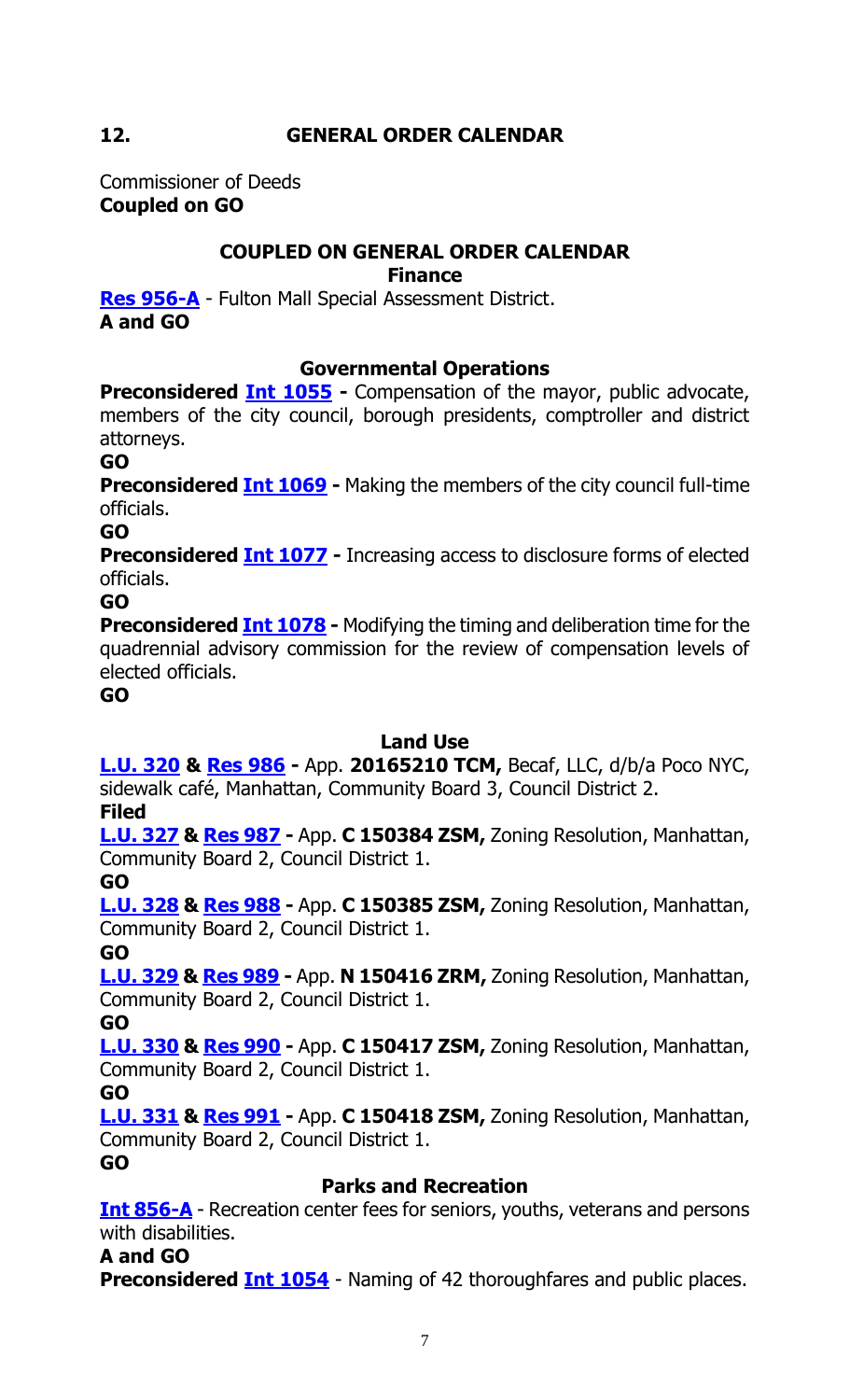# **Rules, Privileges and Elections**

**Preconsidered [Res](http://legistar.council.nyc.gov/LegislationDetail.aspx?ID=2560838&GUID=CC7D4639-59EF-4AEF-A013-CA2F9DF7F87E&Options=ID|&Search=) 971** - Outside earned income of members. **GO Preconsidered [Res](http://legistar.council.nyc.gov/LegislationDetail.aspx?ID=2560302&GUID=5D3FB44B-9371-41B3-B1B3-62671966AD79&Options=ID|&Search=) 980 -** Allowances, and modifying allowances for officers of the council.

**GO [M 363](http://legistar.council.nyc.gov/LegislationDetail.aspx?ID=2552259&GUID=A4351131-05C9-43B4-9F2C-E2AA728438C8&Options=ID|&Search=) & [Res 992](http://legistar.council.nyc.gov/LegislationDetail.aspx?ID=2562822&GUID=FEC63E75-EA45-4144-AAF9-7481311460AC&Options=ID|&Search=) - Shin-pei Tsay** - As a member of the New York City Art Commission.

**GO**

# **GENERAL ORDER CALENDAR**

Commissioner of Deeds **GO**

**Roll Call**

| 13. | <b>INTRODUCTION &amp; READING OF BILLS</b><br>See Attached |
|-----|------------------------------------------------------------|
| 14. | <b>DISCUSSION OF RESOLUTIONS</b>                           |
| 15. | <b>RESOLUTIONS</b><br><b>None</b>                          |
| 16. | <b>GENERAL DISCUSSION</b>                                  |
| 17. | <b>EXTENSION OF REMARKS</b>                                |

**GO**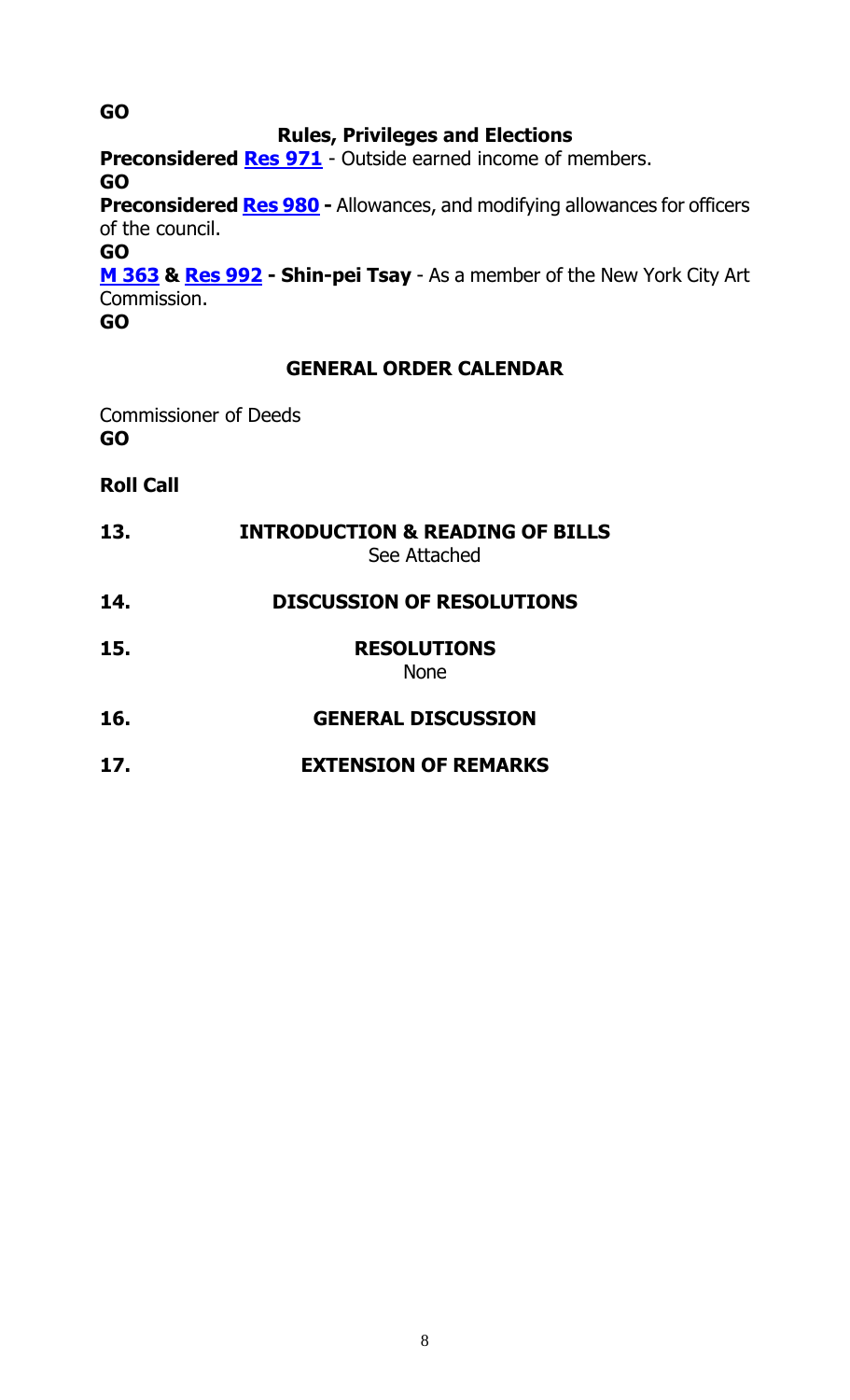#### **INTRODUCTION AND READING OF BILLS Preconsidered [Int 1054](http://legistar.council.nyc.gov/LegislationDetail.aspx?ID=2561110&GUID=1CC37881-D606-4F6B-9A7B-479AEB86D71F&Options=ID|&Search=)**

By The Speaker (Council Member Mark-Viverito) and Council Members Barron, Cabrera, Chin, Constantinides, Cumbo, Dromm, Ferreras-Copeland, Gentile, Gibson, Lander, Levin, Levine, Matteo, Miller, Palma, Richards, Rodriguez, Rose, Torres, Ulrich, Vallone, Van Bramer, Williams and Wills:

A Local Law in relation to the naming of 42 thoroughfares and public places, Tanaya R. Copeland Avenue, Borough of Brooklyn, Loretta Ruddock Smith Way, Borough of the Bronx, Demetris Kastanas Way, Borough of Queens, Rev. Clarence Norman Sr. Way, Borough of Brooklyn, Dr. Derrick E. Griffith Way, Borough of Brooklyn, Carey Gabay Way, Borough of Brooklyn, Diversity Plaza, Borough of Queens, Edward F. Guida Sr. Way, Borough of Queens, Patrice T.C. Capo Memorial Way, Borough of Brooklyn, Ragamuffin Way, Borough of Brooklyn, Hip Hop Boulevard, Borough of the Bronx, Rev. William E. Thompson Way, Borough of the Bronx, Robert "PH" Diaz Way, Borough of Brooklyn, Sgt. Bobby Mendez Way, Borough of Brooklyn, Rev. Dr. Jasper Simmons Place, Borough of Manhattan, Norman Rockwell Place, Borough of Manhattan, Captain James McDonnell Way, Borough of the Bronx, Ms. Aida Perez-Loiza Aldea Lane, Borough of Manhattan, SGT. Donald B. Geisler Way, Borough of Staten Island, Joseph DeNicola Lane, Borough of Staten Island, FDNY Capt. John R. Graziano Way, Borough of Staten Island, Anthony Manifold Way, WWII Hero, MIA, Borough of Staten Island, Connor and Breandon Moore Way, Borough of Staten Island, Police Officer Kenneth Anthony Nugent Way, Borough of Queens, John Watusi Branch Way, Borough of Queens, Kips Bay Blvd., Borough of the Bronx, Detective Randolph Holder Way, Borough of Queens, Freddy Beras-Goico Way, Borough of Manhattan, Sidney Offerman Way, Borough of Manhattan, School Security Agent Sandra P. Cranford Way, Borough of Staten Island, Roberta (Bobbie) Jacobowitz Way, Borough of Staten Island, Robert S. Farrell and Donald H. Farrell Way, Borough of Staten Island, Rev. Abner Bernard Duncan Way, Borough of the Bronx, Police Officer Kevin Joseph Gillespie Way, Borough of the Bronx, John C. Flynn Way, Borough of the Bronx, Charles Lucania Memorial Way, Borough of Queens, Vincent Cangelosi Memorial Way, Borough of Queens, Alfred J. Vigilante Way, Borough of Brooklyn, Qadri's Way, Borough of Queens, Anthony Mason Way, Borough of Queens, 1783 Evacuation Day Plaza, Borough of Manhattan, Εθνικός Κήρυξ - National Herald Way, Borough of Queens and the repeal of sections 2 and 22 of local law number 76 for the year 2015 and the repeal of section 34 of local law number 15 for the year 2015.

### **Parks and Recreation**

#### **Preconsidered [Int 1055](http://legistar.council.nyc.gov/LegislationDetail.aspx?ID=2560150&GUID=1492C6E5-AE93-4EA9-9AEE-C30E113DC3D2&Options=ID|&Search=)**

By The Speaker (Council Member Mark-Viverito):

A Local Law to amend the New York city charter, in relation to compensation of the mayor, public advocate, members of the city council, borough presidents, comptroller and district attorneys.

#### **Governmental Operations**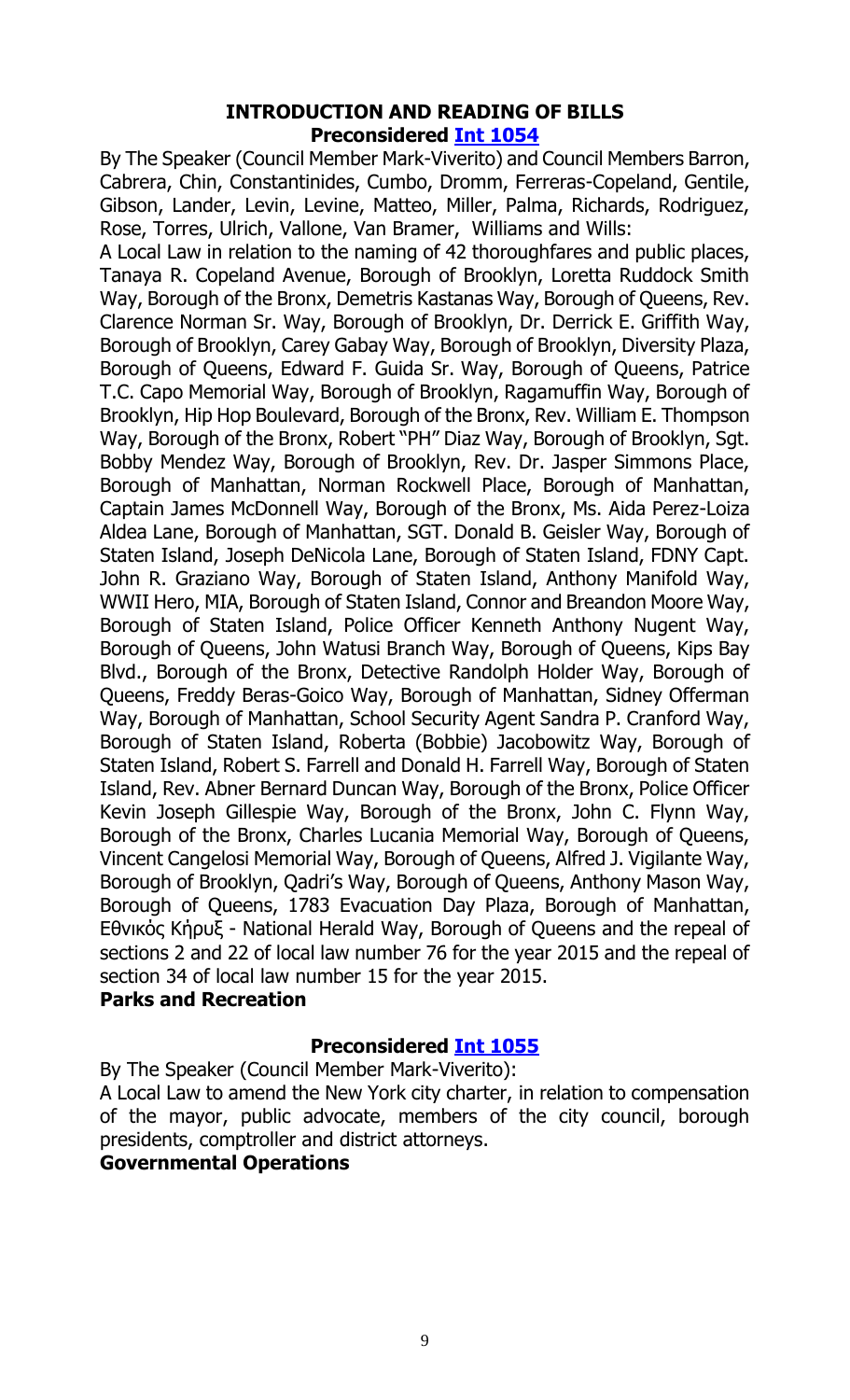By The Speaker (Council Member Mark-Viverito):

A Local Law to amend the New York city charter and the administrative code of the city of New York, in relation to penalties for violating certain park rules. **Public Safety**

# **Preconsidered [Int 1057](http://legistar.council.nyc.gov/LegislationDetail.aspx?ID=2553507&GUID=BF52096B-1917-4914-977F-91E604025A50&Options=ID|&Search=)**

By The Speaker (Council Member Mark-Viverito): A Local Law to amend the administrative code of the city of New York, in relation to the enforcement of criminal and civil offenses. **Public Safety**

### **Preconsidered [Int 1058](http://legistar.council.nyc.gov/LegislationDetail.aspx?ID=2553509&GUID=E41CBE88-2F91-4A68-9210-46B5474064D9&Options=ID|&Search=)**

By The Speaker (Council Member Mark-Viverito): A Local Law to amend the administrative code of the city of New York, in relation to the penalties for excessive noise.

#### **Public Safety**

#### **Preconsidered [Int 1059](http://legistar.council.nyc.gov/LegislationDetail.aspx?ID=2553512&GUID=D93F40DB-CD7D-424C-AC63-AECEACBD4D06&Options=ID|&Search=)**

By The Speaker (Council Member Mark-Viverito) and Council Members Gibson, Kallos and Lancman:

A Local Law to amend the New York city charter, in relation to permitting ECB to use community service as an alternative to fines.

#### **Public Safety**

# **Preconsidered [Res 971](http://legistar.council.nyc.gov/LegislationDetail.aspx?ID=2560838&GUID=CC7D4639-59EF-4AEF-A013-CA2F9DF7F87E&Options=ID|&Search=)**

By The Speaker (Council Member Mark-Viverito) and Council Member Lander: Resolution to amend chapter II of the rules of the council in relation to outside earned income of members.

#### **Rules, Privileges and Elections**

#### **[Int 1060](http://legistar.council.nyc.gov/LegislationDetail.aspx?ID=2564362&GUID=2E94613E-A4F8-4186-8278-E5D7358F7FBD&Options=ID|&Search=)**

By Council Member Cabrera:

A Local Law to amend the administrative code of the city of New York, in relation to the identification of dog owners by sanitation agents.

#### **Sanitation and Solid Waste Management**

#### **[Res 972](http://legistar.council.nyc.gov/LegislationDetail.aspx?ID=2564376&GUID=2CC17C4E-2176-40CB-954E-DF2BF1C32600&Options=ID|&Search=)**

By Council Member Cabrera:

Resolution calling upon the New York State Legislature to pass, and the Governor to sign, A.2504, which would eliminate the statute of limitations in criminal and civil actions involving sex crimes against minors.

#### **Public Safety**

#### **[Res 973](http://legistar.council.nyc.gov/LegislationDetail.aspx?ID=2564377&GUID=6D753A43-9CA7-411F-93EC-1568F032BCFB&Options=ID|&Search=)**

By Council Member Cabrera:

Resolution calling upon the New York City Administration of Children's Services to fund and Criminal Court Judges to use the Positive Alternative Towards Home program.

#### **General Welfare**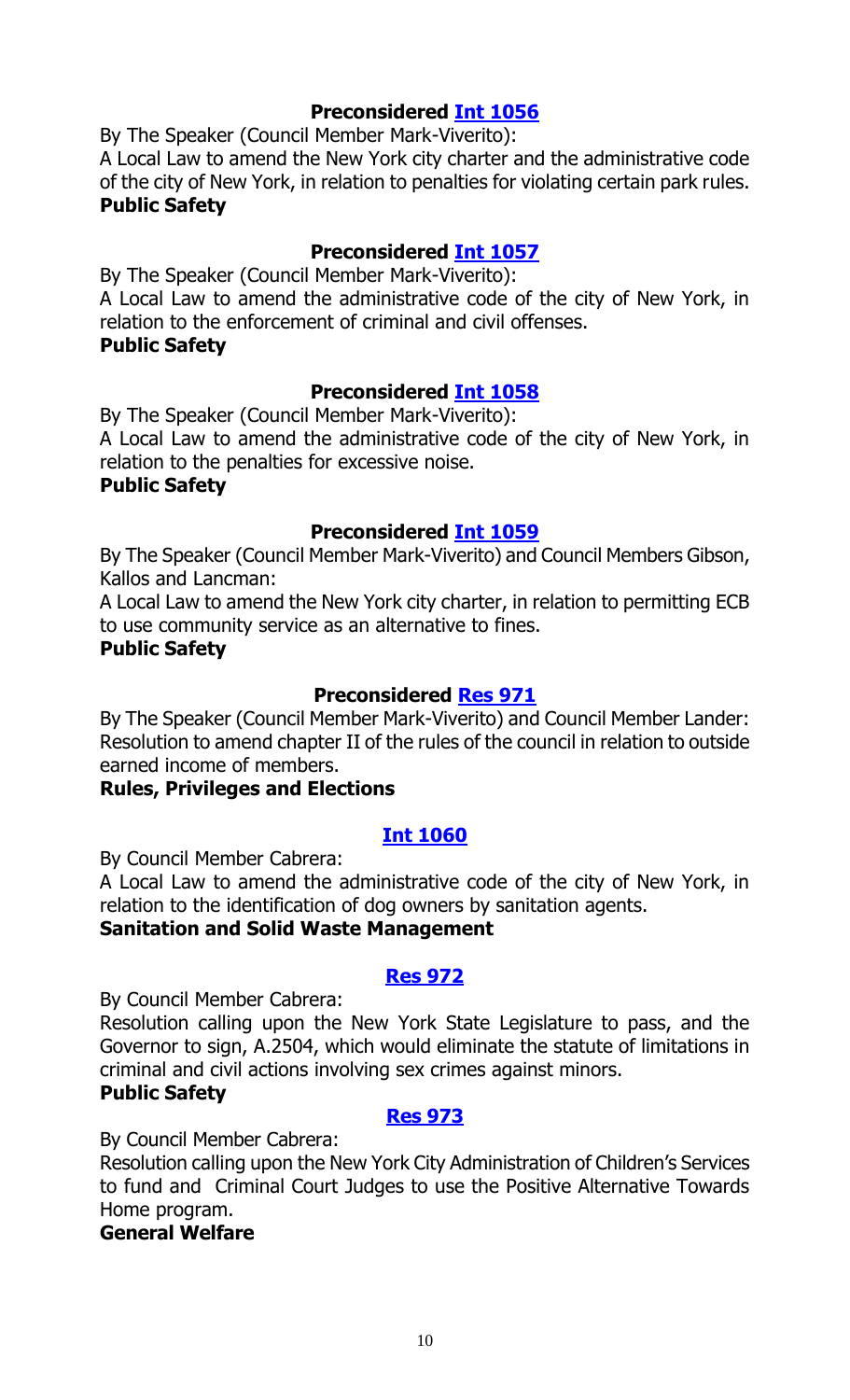#### **[Res 974](http://legistar.council.nyc.gov/LegislationDetail.aspx?ID=2564378&GUID=E6747D30-BC87-4437-84AC-53906DF4D89D&Options=ID|&Search=)**

By Council Member Cabrera:

Resolution calling upon the New York City Department of Education to provide one college advisor for every 50 high school seniors in New York City public schools.

#### **Education**

### **[Res 975](http://legistar.council.nyc.gov/LegislationDetail.aspx?ID=2564380&GUID=9A2190AC-FFCA-453D-A958-8CA0C43FB1C1&Options=ID|&Search=)**

By Council Member Cabrera:

Resolution calling upon the Metropolitan Transportation Authority to make all subway stations fully accessible to people with disabilities by 2023.

## **Transportation**

### **[Int 1061](http://legistar.council.nyc.gov/LegislationDetail.aspx?ID=2564363&GUID=697A2A0C-39FF-4330-AFC5-B141CA9F68AC&Options=ID|&Search=)**

By Council Member Chin:

A Local Law to amend the administrative code of the city of New York, in relation to the sale of plants and flowers during the Asian Lunar New Year. **Consumer Affairs**

#### **[Int 1062](http://legistar.council.nyc.gov/LegislationDetail.aspx?ID=2564361&GUID=0E5E15F3-8553-4219-92B1-621169B80E49&Options=ID|&Search=)**

By Council Members Chin, Menchaca, Johnson, Koo and Vacca: A Local Law to amend the administrative code of the city of New York, in relation to requiring the administration for children's services to provide language classes to certain children in foster care.

#### **General Welfare**

#### **[Int 1063](http://legistar.council.nyc.gov/LegislationDetail.aspx?ID=2564367&GUID=B5654268-9099-4D1D-B3F0-2200DF8D351B&Options=ID|&Search=)**

By Council Members Cornegy, Johnson and Cumbo (by request of the Brooklyn Borough President):

A Local Law to amend the administrative code of the city of New York, in relation to requiring lactation rooms in certain public spaces.

#### **Women's Issues**

# **[Int 1064](http://legistar.council.nyc.gov/LegislationDetail.aspx?ID=2564368&GUID=9509FD33-E5EB-431A-9030-AE42156BC3DD&Options=ID|&Search=)**

By Council Member Crowley:

A Local Law to amend the administrative code of the city of New York, in relation to requiring the department of correction to evaluate the effectiveness of programs it utilizes.

#### **Fire and Criminal Justice Services**

# **[Int 1065](http://legistar.council.nyc.gov/LegislationDetail.aspx?ID=2564369&GUID=4B428FF5-BFAC-4123-983D-F7F5ED1968E1&Options=ID|&Search=)**

By Council Member Crowley:

A Local Law to amend the New York city charter, in relation to the investigating, reviewing, studying, and auditing of and making of recommendations relating to the operations, policies, programs and practices of the division of economic and financial opportunity by the commissioner of the department of investigation.

# **Oversight and Investigations**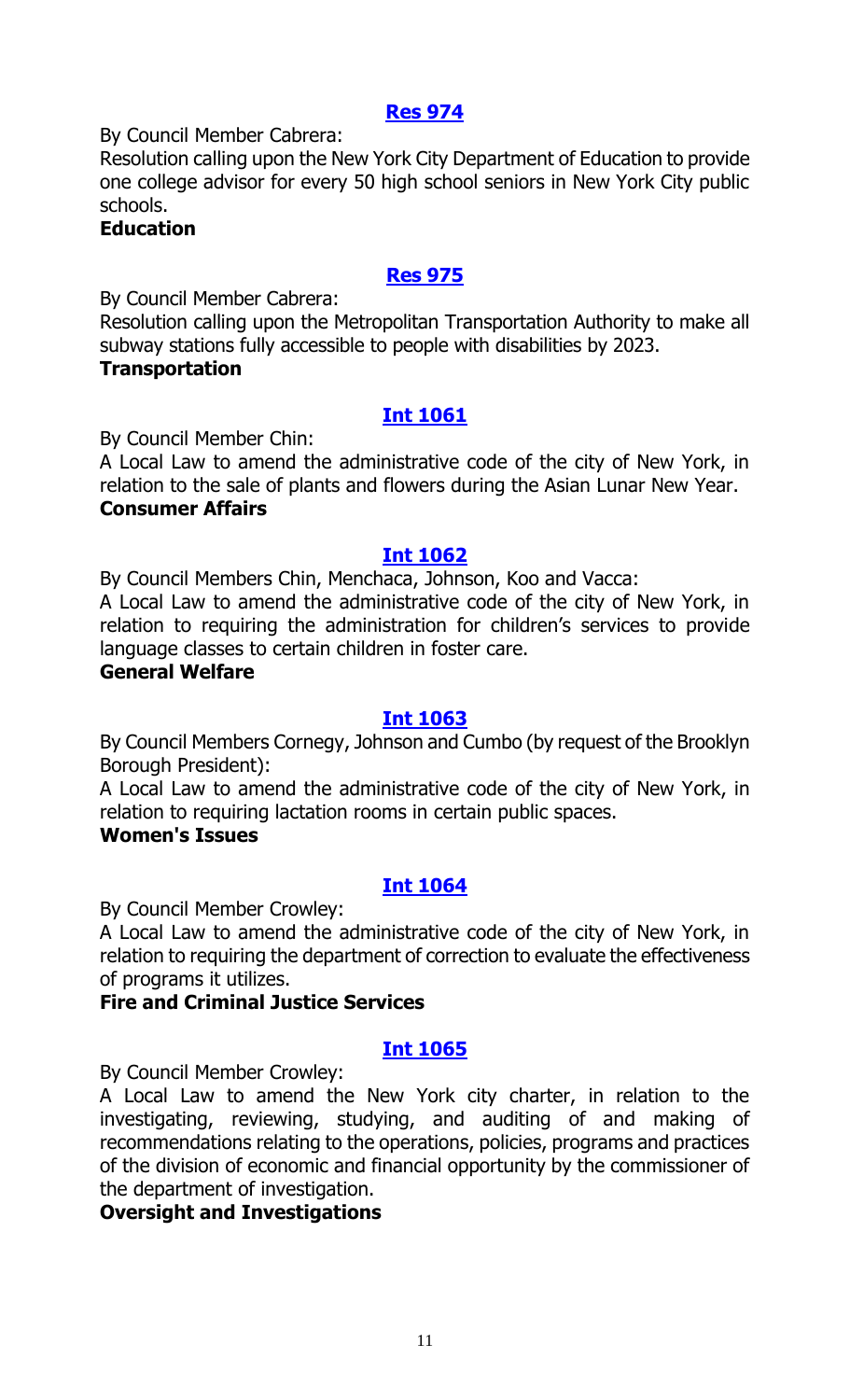#### **[Res 976](http://legistar.council.nyc.gov/LegislationDetail.aspx?ID=2564374&GUID=58DBE367-83B0-4613-B4FB-28DE937C083D&Options=ID|&Search=)**

By Council Member Dromm:

Resolution calling on the U.S. Congress to pass and the President to sign H.R. 1123, also known as the "Protecting Immigrants from Legal Exploitation Act of 2015," which establishes criminal penalties for immigration services-related fraud.

#### **Immigration**

#### **[Int 1066](http://legistar.council.nyc.gov/LegislationDetail.aspx?ID=2564371&GUID=8E34CF05-D882-407A-8066-22603B7FD3B6&Options=ID|&Search=)**

By Council Members Espinal, Johnson and Levin:

A Local Law to amend the administrative code of the city of New York, in relation to requiring the department of homeless service to conduct quarterly point-in-time counts of the unsheltered homeless population.

#### **General Welfare**

#### **[Res 977](http://legistar.council.nyc.gov/LegislationDetail.aspx?ID=2564383&GUID=4E5468DE-B68D-4879-A489-27C09AC4701C&Options=ID|&Search=)**

By Council Member Espinal:

Resolution in support of the United States Fish and Wildlife Service's proposed revisions to the Endangered Species Act related to the African elephant. **Cultural Affairs, Libraries and International Intergroup Relations**

#### **[Res 978](http://legistar.council.nyc.gov/LegislationDetail.aspx?ID=2564381&GUID=7248E71D-55AD-45A3-8EB0-34197FA9FA71&Options=ID|&Search=)**

By Council Member Eugene:

Resolution recognizing the first week of this and every February as Heart Disease Awareness Week in New York City.

#### **Health**

# **Preconsidered [Int 1067](http://legistar.council.nyc.gov/LegislationDetail.aspx?ID=2553510&GUID=CA10BB5F-E09B-4562-89CD-BF86236EDA15&Options=ID|&Search=)**

By Council Member Gibson and The Speaker (Council Member Mark-Viverito): A Local Law to amend the administrative code of the city of New York, in relation to the penalties for possessing an open container of alcohol. **Public Safety**

#### **[Res 979](http://legistar.council.nyc.gov/LegislationDetail.aspx?ID=2564382&GUID=835F2E88-6197-4C1D-BD06-2FF7FB9C4C70&Options=ID|&Search=)**

By Council Member Gibson:

Resolution calling upon the New York State Legislature to pass, and the Governor to sign, A.8157-A/S.5875-A, legislation that provides safeguards against wrongful convictions by requiring law enforcement to implement evidence-based eyewitness identification procedures and recording of custodial interrogations.

#### **Public Safety**

# **[Int 1068](http://legistar.council.nyc.gov/LegislationDetail.aspx?ID=2564370&GUID=2DF20445-53EA-4C38-ABD5-9FC774D8DEB2&Options=ID|&Search=)**

By Council Member Johnson:

A Local Law to amend the administrative code of the city of New York, in relation to prohibiting the use of smokeless tobacco at ticketed sports arenas and recreation areas.

#### **Health**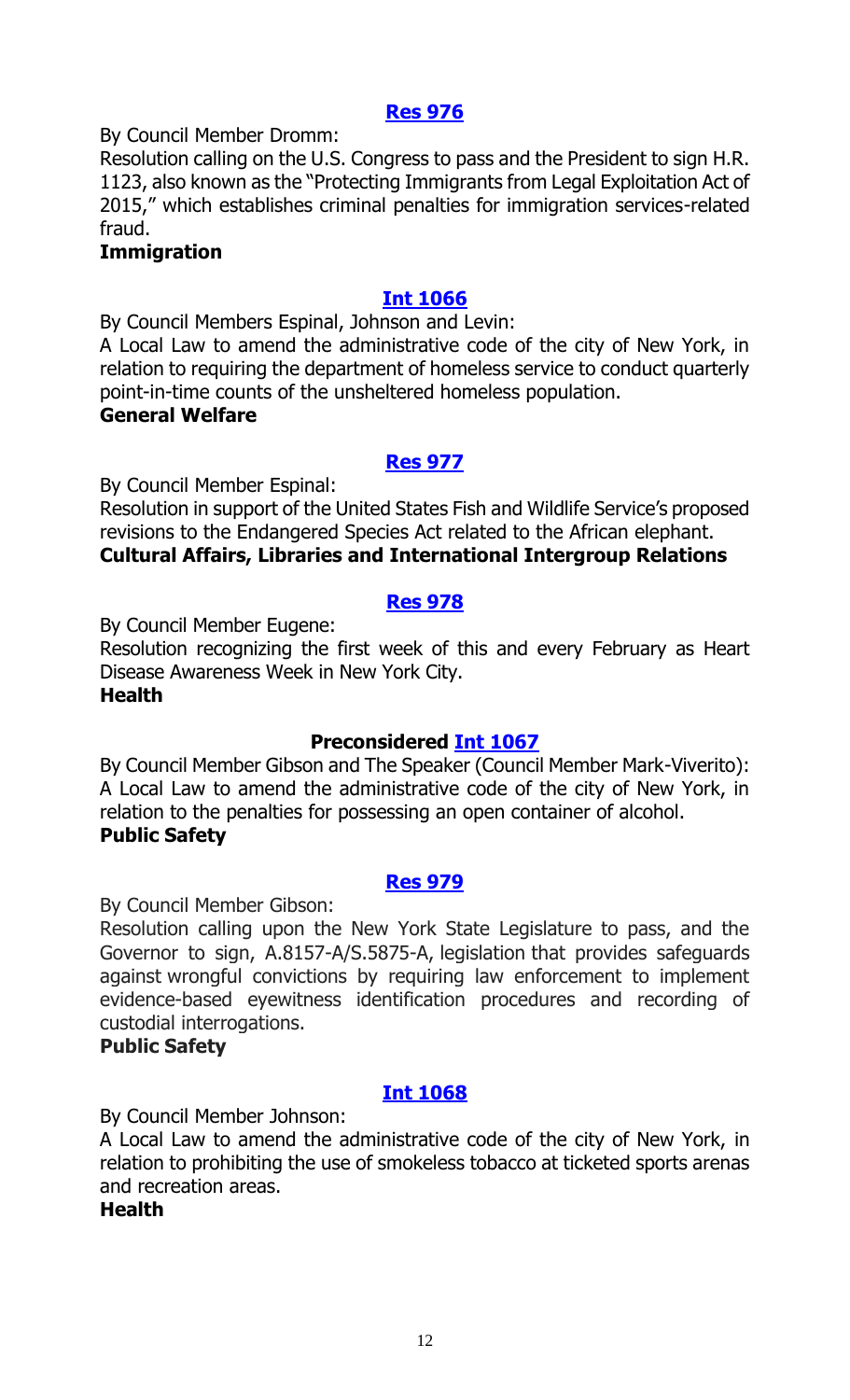By Council Members Kallos, Garodnick, Reynoso, Richards, Cohen and Chin: A Local Law to amend the New York city charter, in relation to making the members of the city council full-time officials.

#### **Governmental Operations**

### **Preconsidered [Res 980](http://legistar.council.nyc.gov/LegislationDetail.aspx?ID=2560302&GUID=5D3FB44B-9371-41B3-B1B3-62671966AD79&Options=ID|&Search=)**

By Council Member Kallos:

Resolution to amend rules 2.40 and 7.160 of the rules of the council in relation to allowances, and modifying allowances for officers of the council.

### **Rules, Privileges and Elections**

#### **[Res 981](http://legistar.council.nyc.gov/LegislationDetail.aspx?ID=2564385&GUID=8F2AF6A9-F7A5-49AE-85F9-39C9F4395A3C&Options=ID|&Search=)**

By Council Member King:

Resolution calling upon the New York City Department of Education to mandate that every public school in New York City has a dedicated library space.

#### **Education**

#### **Preconsidered [Int 1070](http://legistar.council.nyc.gov/LegislationDetail.aspx?ID=2553508&GUID=1C114CB9-C266-46AD-A67B-750568C524E5&Options=ID|&Search=)**

By Council Member Lancman and The Speaker (Council Member Mark-Viverito):

A Local Law to amend the administrative code of the city of New York, in relation to the penalties for littering, and to repeal subdivision 5 of section 16- 118 of the administrative code of the city of New York, relating to the distribution of advertising matter.

#### **Public Safety**

# **[Int 1071](http://legistar.council.nyc.gov/LegislationDetail.aspx?ID=2564365&GUID=06DE0DCC-DFB0-4A6F-A35F-4EDAECA5D5CE&Options=ID|&Search=)**

By Council Member Maisel:

A Local Law to amend the administrative code of the city of New York, in relation to requiring the department of transportation to create a task force to study private streets.

#### **Transportation**

#### **[Int 1072](http://legistar.council.nyc.gov/LegislationDetail.aspx?ID=2564366&GUID=D4E7E09A-5B98-4C14-BAC8-A9D242408B26&Options=ID|&Search=)**

By Council Members Menchaca, Reynoso and Lander: A Local Law to amend the administrative code of the city of New York, in

relation to bicyclists following pedestrian control signals.

#### **Transportation**

#### **[Res 982](http://legistar.council.nyc.gov/LegislationDetail.aspx?ID=2564384&GUID=197D922A-FC3C-424C-ADB9-5302C4A12DB0&Options=ID|&Search=)**

By Council Member Miller:

Resolution calling on the United States Congress to pass and the President to sign H.R. 4380/S.2449 or "The Equal Protection in Travel Act of 2016", which would amend the Immigration and Nationality Act to remove limitations on the ability of certain dual citizens from participating in the Visa Waiver Program. **Immigration**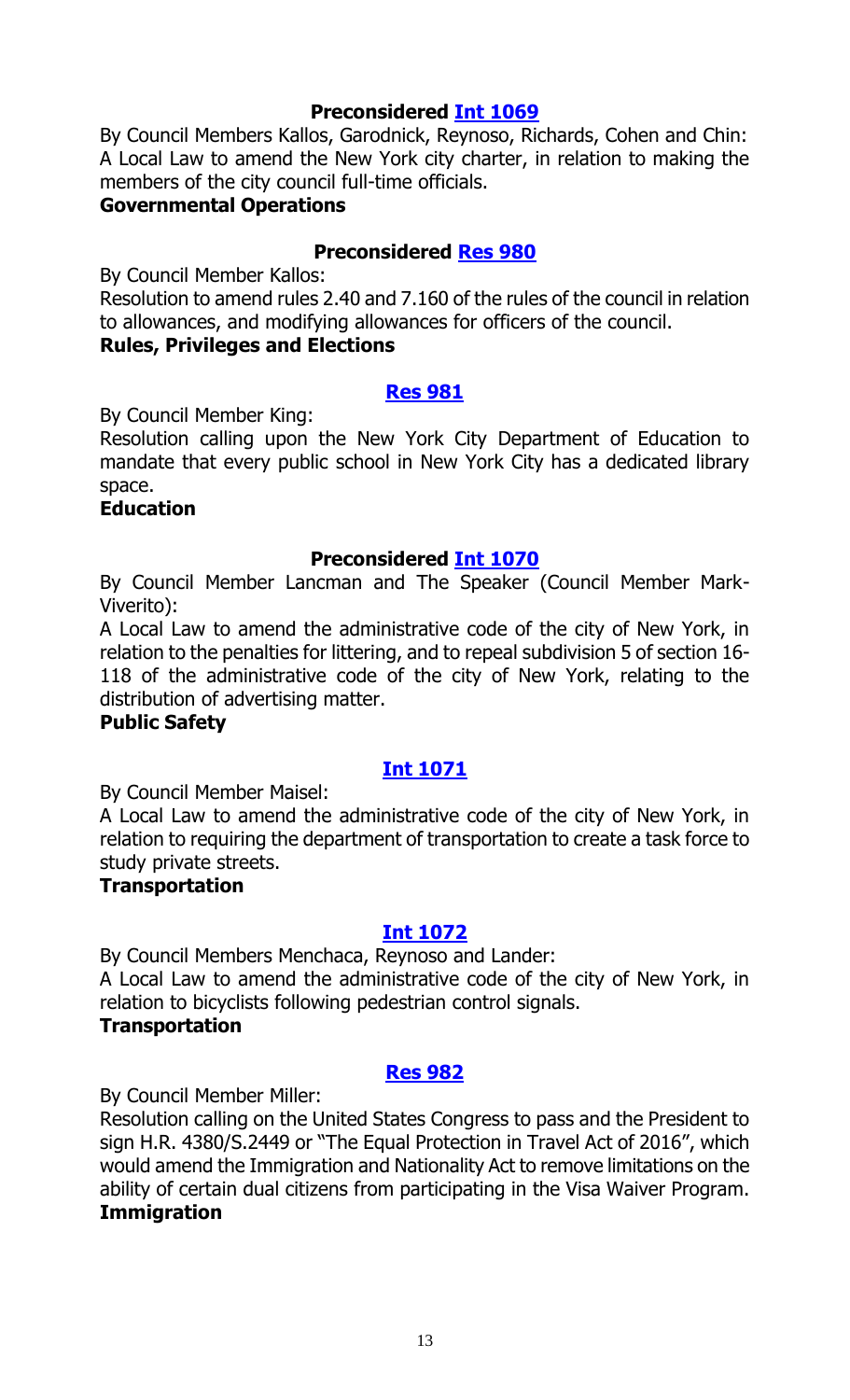#### **[Res 983](http://legistar.council.nyc.gov/LegislationDetail.aspx?ID=2564379&GUID=80D4D919-9925-40AB-9625-33E3E079BCD8&Options=ID|&Search=)**

By Council Members Reynoso Espinal, Gibson, Menchaca, Richards and Torres (by request of the Manhattan Borough President):

Resolution calling upon the New York State Legislature to pass and the Governor to sign A.8396, legislation regarding the development of school codes of conduct and the treatment of students subject to certain disciplinary actions.

#### **Education**

# **[Int 1073](http://legistar.council.nyc.gov/LegislationDetail.aspx?ID=2564387&GUID=0D770C07-1714-474E-927D-1FDCBCF7E9A6&Options=ID|&Search=)**

By Council Member Richards:

A Local Law to amend the administrative code of the city of New York, in relation to nighttime illumination during peak avian migration periods.

#### **Governmental Operations**

### **[Int 1074](http://legistar.council.nyc.gov/LegislationDetail.aspx?ID=2564386&GUID=3C08791C-D3D4-47EE-9DA9-EA4734559E8A&Options=ID|&Search=)**

By Council Members Richards and Kallos:

A Local Law to amend the administrative code of the city of New York, in relation to carbon accounting.

#### **Environmental Protection**

#### **[Res 984](http://legistar.council.nyc.gov/LegislationDetail.aspx?ID=2564375&GUID=9B358479-ECD4-48D0-B5D0-8912F01C6196&Options=ID|&Search=)**

By Council Member Richards:

Resolution in support of the United States Environmental Protection Agency's Clean Power Plan.

#### **Environmental Protection**

#### **[Int 1075](http://legistar.council.nyc.gov/LegislationDetail.aspx?ID=2564373&GUID=790B4883-800D-4CE5-8C39-C8FDDE07E300&Options=ID|&Search=)**

By Council Member Rodriguez:

A Local Law to amend the administrative code of the city of New York, in relation to restricting the use of non-tobacco shisha in restaurants. **Health**

#### **[Int 1076](http://legistar.council.nyc.gov/LegislationDetail.aspx?ID=2564372&GUID=C2A12981-0597-4C17-9B1F-9E3F2EF0EB6F&Options=ID|&Search=)**

By Council Member Rodriguez:

A Local Law to amend the administrative code of the city of New York, in relation to prohibiting the sale of non-tobacco shisha, pipes and rolling papers to minors and young adults.

#### **Health**

#### **[Res 985](http://legistar.council.nyc.gov/LegislationDetail.aspx?ID=2564393&GUID=D72B7242-498D-4C2F-8ED7-B86B6483FE5A&Options=ID|&Search=)**

By Council Members Treyger, Deutsch, Levine, Greenfield, Koo, Chin, Palma, Johnson, Koslowitz, Barron, Borelli, Cabrera, Cohen, Constantinides, Cornegy, Crowley, Cumbo, Dickens, Dromm, Espinal, Eugene, Ferreras-Copeland, Garodnick, Gentile, Gibson, Grodenchik, Kallos, King, Lancman, Lander, Levin, Maisel, Matteo, Mealy, Menchaca, Mendez, Miller, Reynoso, Richards, Rodriguez, Rose, Rosenthal, Torres, Ulrich, Vacca, Vallone, Van Bramer, Williams, Wills and the Public Advocate (Ms. James):

Resolution calling upon the New York City Landmarks Preservation Commission to designate the Riegelmann Boardwalk in Coney Island as a scenic landmark pursuant to Section 3020 of the New York City Charter. **Land Use**